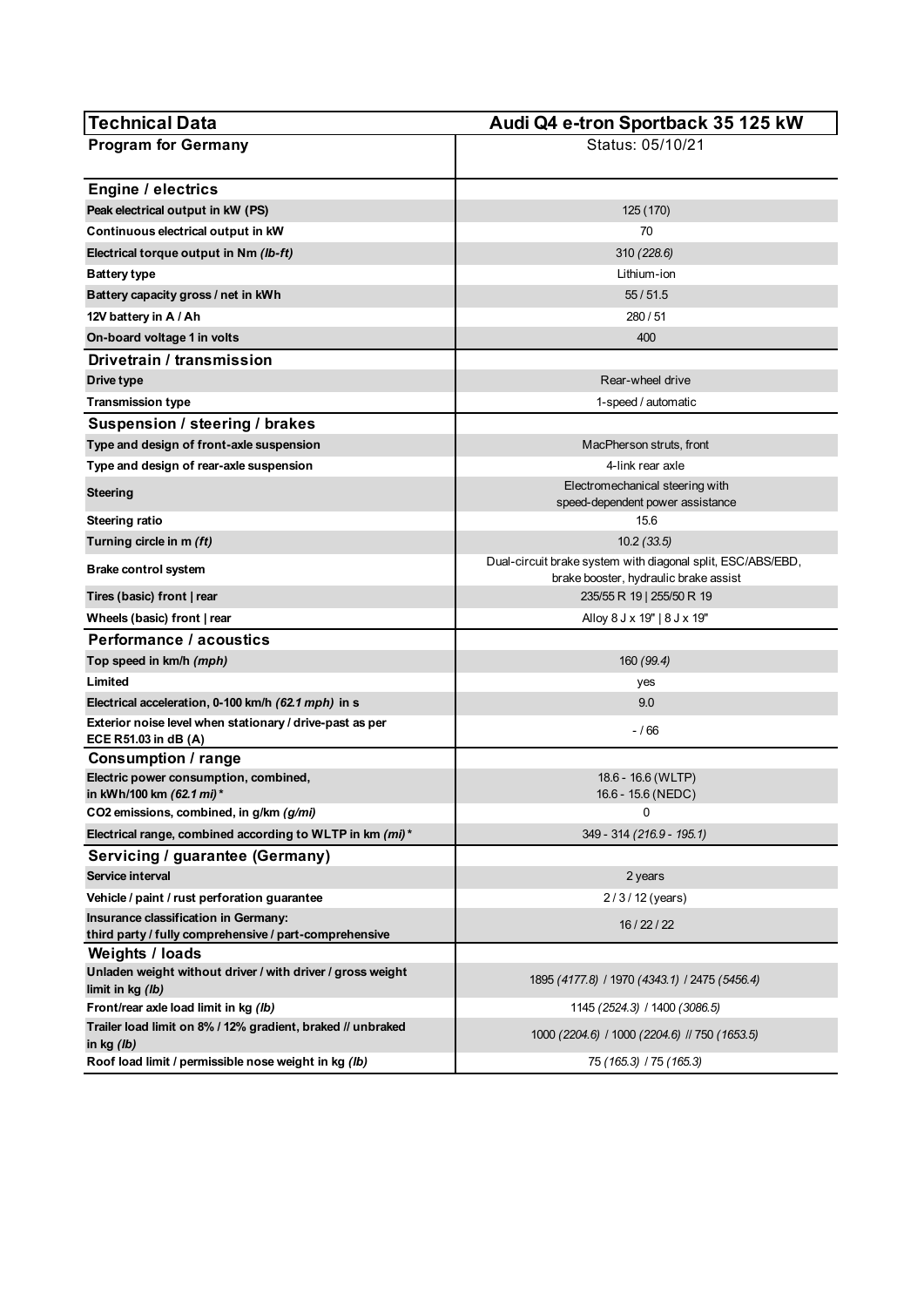| <b>Capacities</b>                                                                                                          |                                           |
|----------------------------------------------------------------------------------------------------------------------------|-------------------------------------------|
| Cooling system capacity (incl. heating) in I (US gal)                                                                      | 10.5(2.8)                                 |
| Dimensions / body                                                                                                          |                                           |
| Body type / number of doors                                                                                                | Unitary steel / 5                         |
| Number of seats                                                                                                            | 5                                         |
| Drag coefficient Cd / frontal area A in $m^2$ (sq ft)                                                                      | 0.27/2.56(27.6)                           |
| Standard dimensions (length / width excluding mirrors / height<br>with steel springs / height with air springs) in mm (ft) | 4588 (15.1) / 1865 (6.1) / 1614 (5.3) / - |
| Width including mirrors in mm (ft)                                                                                         | 2108(6.9)                                 |
| Wheelbase / track width front/rear in mm (ft)                                                                              | 2764 (9.1) / 1587 (5.2) / 1565 (5.1)      |
| Overhang angle of steel springs, front/rear in degrees                                                                     | 19.40 / 16.90                             |
| Height of loading edge with steel springs / air springs<br>in mm $(ft)$                                                    | $783(2.6)$ /-                             |
| Open luggage compartment - behind the 2nd seat row<br>in $I$ (cu ft)                                                       | 535(18.9)                                 |
| Largest luggage capacity - behind the 1st seat row in I (cu ft)                                                            | 1460 (51.6)                               |

**\* Figures depend on the equipment selected.**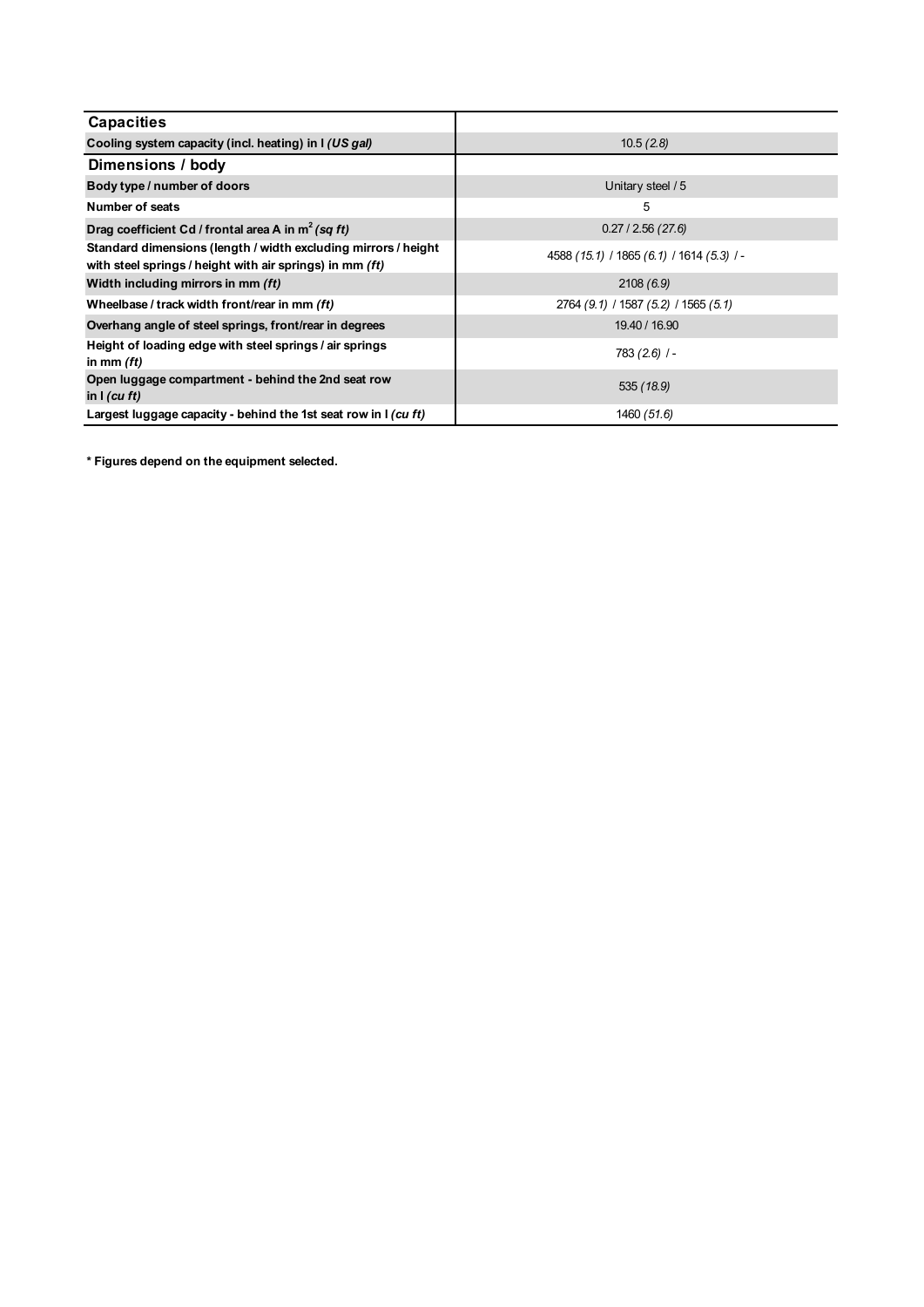| <b>Technical Data</b>                                                          | Audi Q4 e-tron Sportback                                                                             |
|--------------------------------------------------------------------------------|------------------------------------------------------------------------------------------------------|
|                                                                                | 50 quattro 220 kW                                                                                    |
| <b>Program for Germany</b>                                                     | Status: 05/10/21                                                                                     |
| <b>Engine / electrics</b>                                                      |                                                                                                      |
| Peak electrical output in kW (PS)                                              | 220 (299)                                                                                            |
| Continuous electrical output in kW                                             | 77                                                                                                   |
| Electrical torque output in Nm (lb-ft)                                         | 460 (339.3)                                                                                          |
| <b>Battery type</b>                                                            | Lithium-ion                                                                                          |
| Battery capacity gross / net in kWh                                            | 82/76.6                                                                                              |
| 12V battery in A / Ah                                                          | 280 / 51                                                                                             |
| On-board voltage 1 in volts                                                    | 400                                                                                                  |
| Drivetrain / transmission                                                      |                                                                                                      |
| Drive type                                                                     | All-wheel drive                                                                                      |
| <b>Transmission type</b>                                                       | 1-speed / automatic                                                                                  |
| Suspension / steering / brakes                                                 |                                                                                                      |
| Type and design of front-axle suspension                                       | MacPherson struts, front                                                                             |
|                                                                                | 4-link rear axle                                                                                     |
| Type and design of rear-axle suspension                                        | Electromechanical steering with                                                                      |
| <b>Steering</b>                                                                | speed-dependent power assistance                                                                     |
| <b>Steering ratio</b>                                                          | 15.6                                                                                                 |
| Turning circle in m (ft)                                                       | 11.5(37.7)                                                                                           |
| <b>Brake control system</b>                                                    | Dual-circuit brake system with diagonal split, ESC/ABS/EBD,<br>brake booster, hydraulic brake assist |
| Tires (basic) front   rear                                                     | 235/55 R 19   255/50 R 19                                                                            |
| Wheels (basic) front   rear                                                    | Alloy 8 J x 19"   8 J x 19"                                                                          |
| Performance / acoustics                                                        |                                                                                                      |
| Top speed in km/h (mph)                                                        | 180 (111.8)                                                                                          |
| Limited                                                                        | yes                                                                                                  |
| Electrical acceleration, 0-100 km/h (62.1 mph) in s                            | 6.2                                                                                                  |
| Exterior noise level when stationary / drive-past as per                       |                                                                                                      |
| ECE R51.03 in dB (A)                                                           | - / 66                                                                                               |
| Consumption / range                                                            |                                                                                                      |
| Electric power consumption, combined,<br>in kWh/100 km (62.1 mi)*              | 20.9 - 17.6 (WLTP)<br>17.9 - 16.4 (NEDC)                                                             |
| CO2 emissions, combined, in g/km (g/mi)                                        | 0                                                                                                    |
| Electrical range, combined according to WLTP in km (mi)*                       | 497 - 420 (308.8 - 261.0)                                                                            |
| Servicing / guarantee (Germany)                                                |                                                                                                      |
| Service interval                                                               | 2 years                                                                                              |
| Vehicle / paint / rust perforation guarantee                                   | $2/3/12$ (years)                                                                                     |
| Insurance classification in Germany:                                           | 16 / 24 / 22                                                                                         |
| third party / fully comprehensive / part-comprehensive                         |                                                                                                      |
| <b>Weights / loads</b>                                                         |                                                                                                      |
| Unladen weight without driver / with driver / gross weight<br>limit in kg (lb) | 2140 (4717.9) / 2215 (4883.2) / 2715 (5985.6)                                                        |
| Front/rear axle load limit in kg (Ib)                                          | 1275 (2810.9) / 1510 (3329.0)                                                                        |
| Trailer load limit on 8% / 12% gradient, braked // unbraked<br>in $kg(h)$      | 1200 (2645.5) / 1200 (2645.5) // 750 (1653.5)                                                        |
| Roof load limit / permissible nose weight in kg (lb)                           | 75 (165.3) / 75 (165.3)                                                                              |